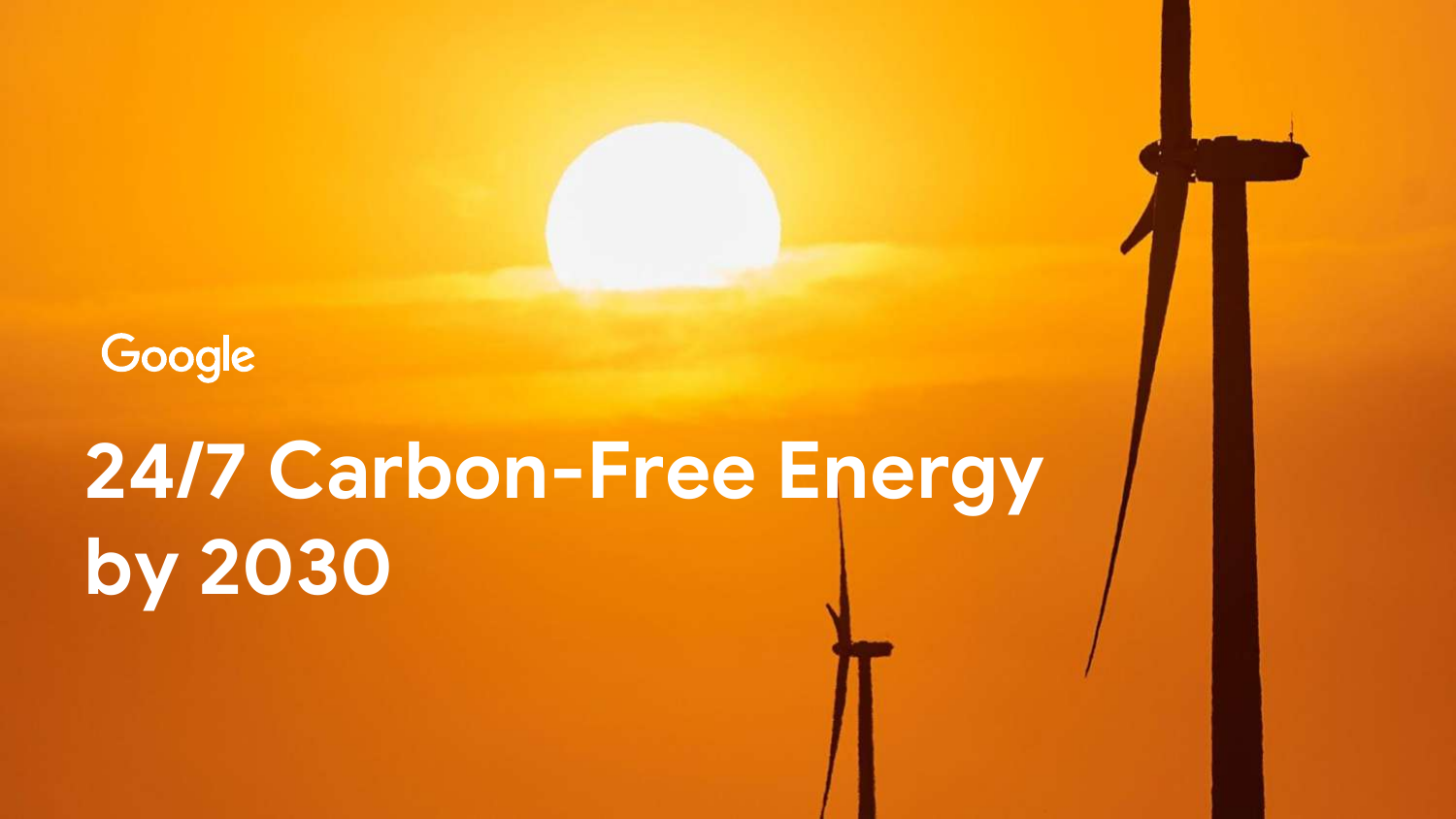## Products with >1 billion users



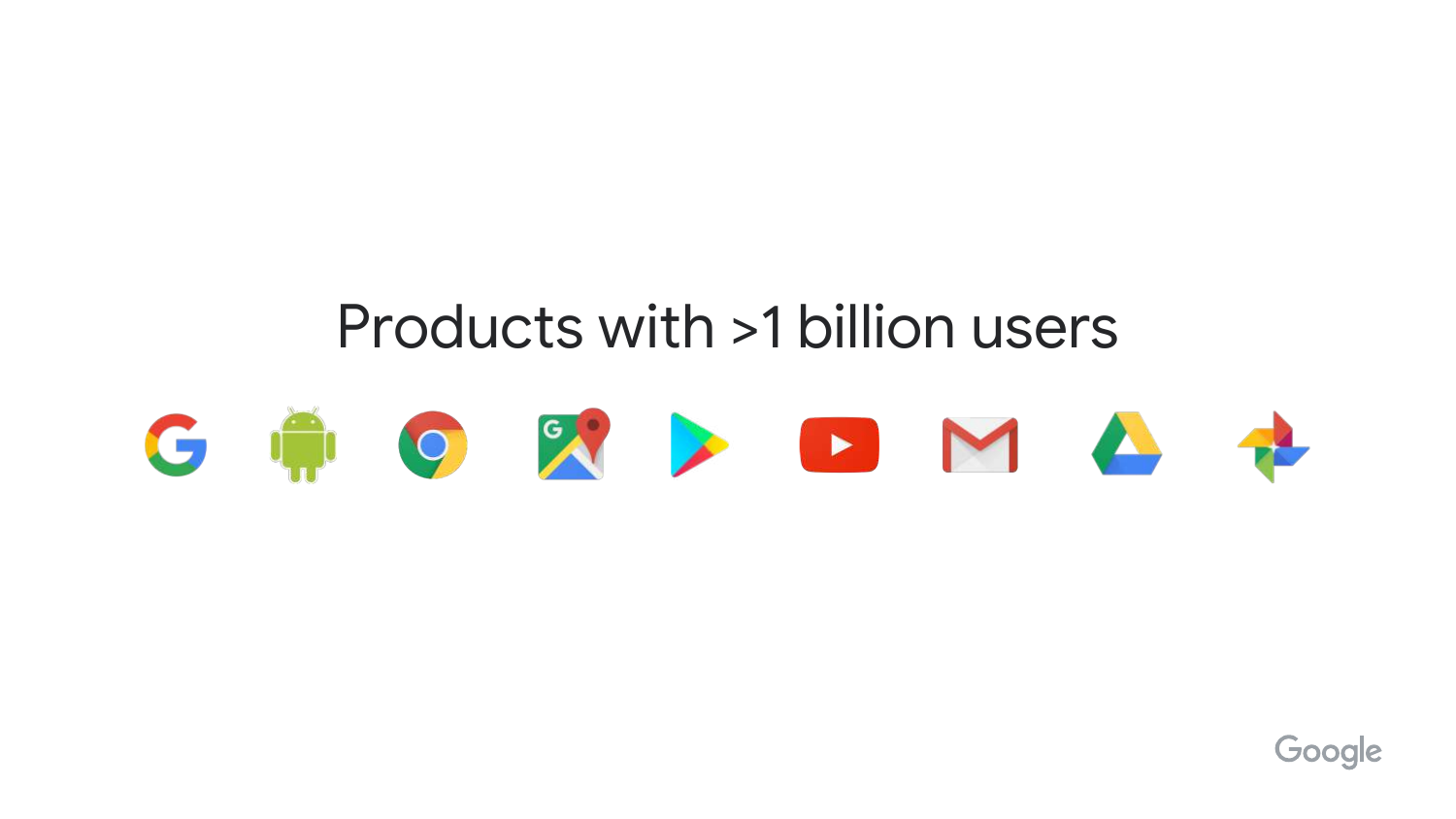#### Corporate renewable energy purchased globally



Note: BNEF rates solar capacity in DC, while Google uses AC

000ګ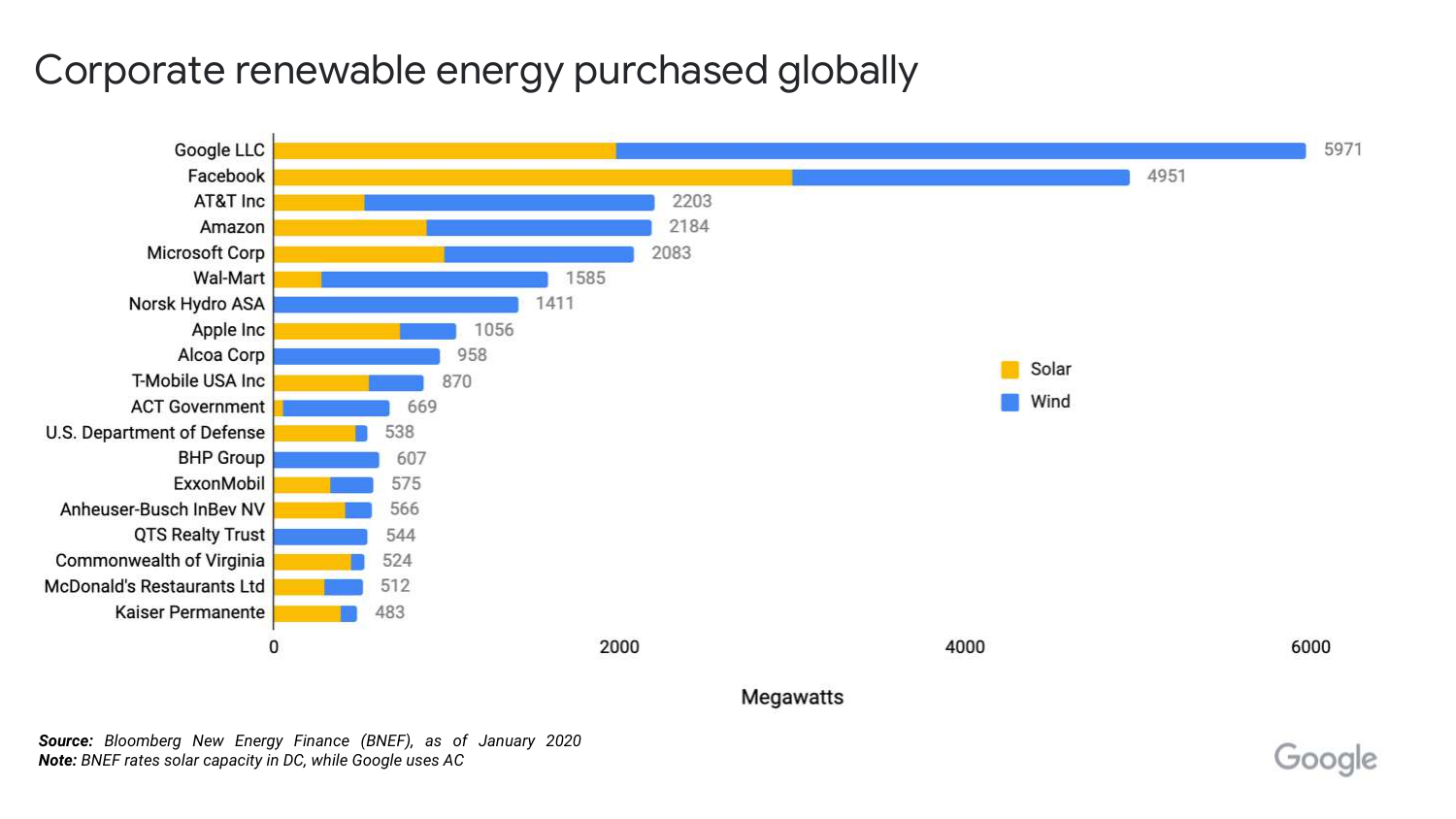#### **Google CEO Sundar Pichai announcement on 14 September 2020**

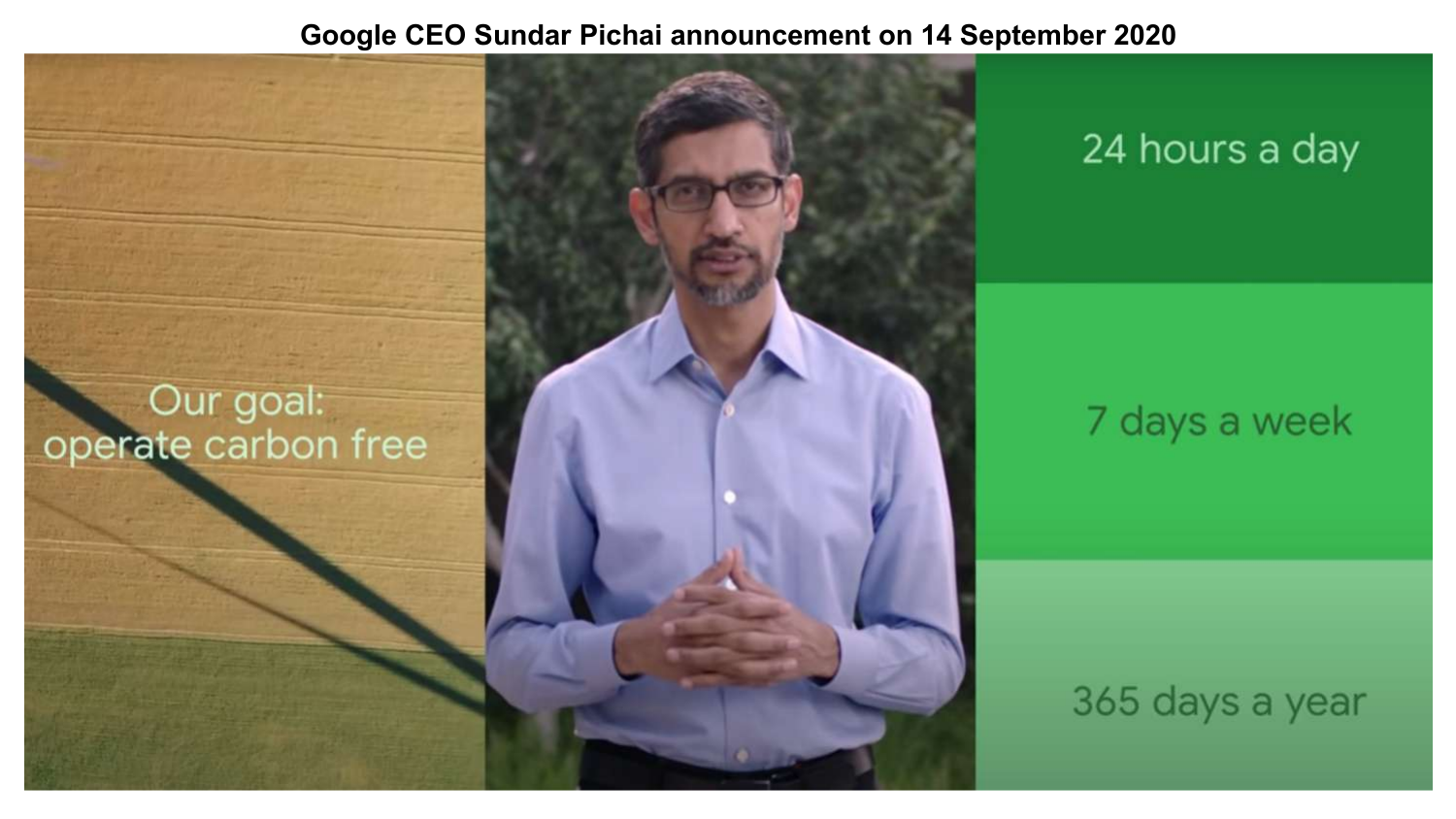## Where we stand currently



Globally, performance in 2019 varies across sites; our global *hourly* clean energy average is 61%

Netherlands

Finland  $77%$ 

Belgium

68%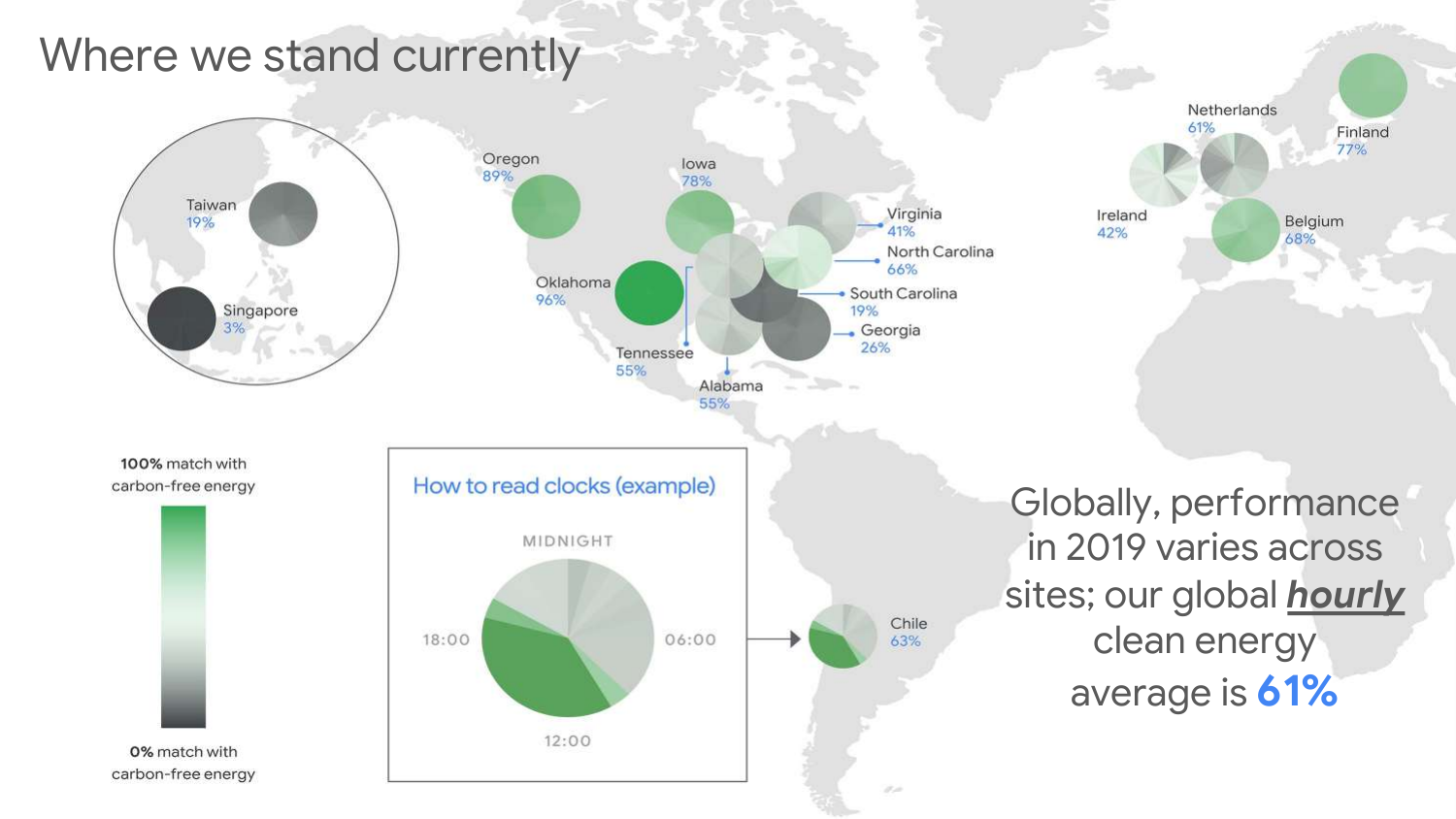## 100% RE does not fundamentally solve the problem

*Due do the variability associated with renewables, we still rely heavily on coal and gas from the grid during periods of low wind or solar* 



Iowa data center hour by hour (2018)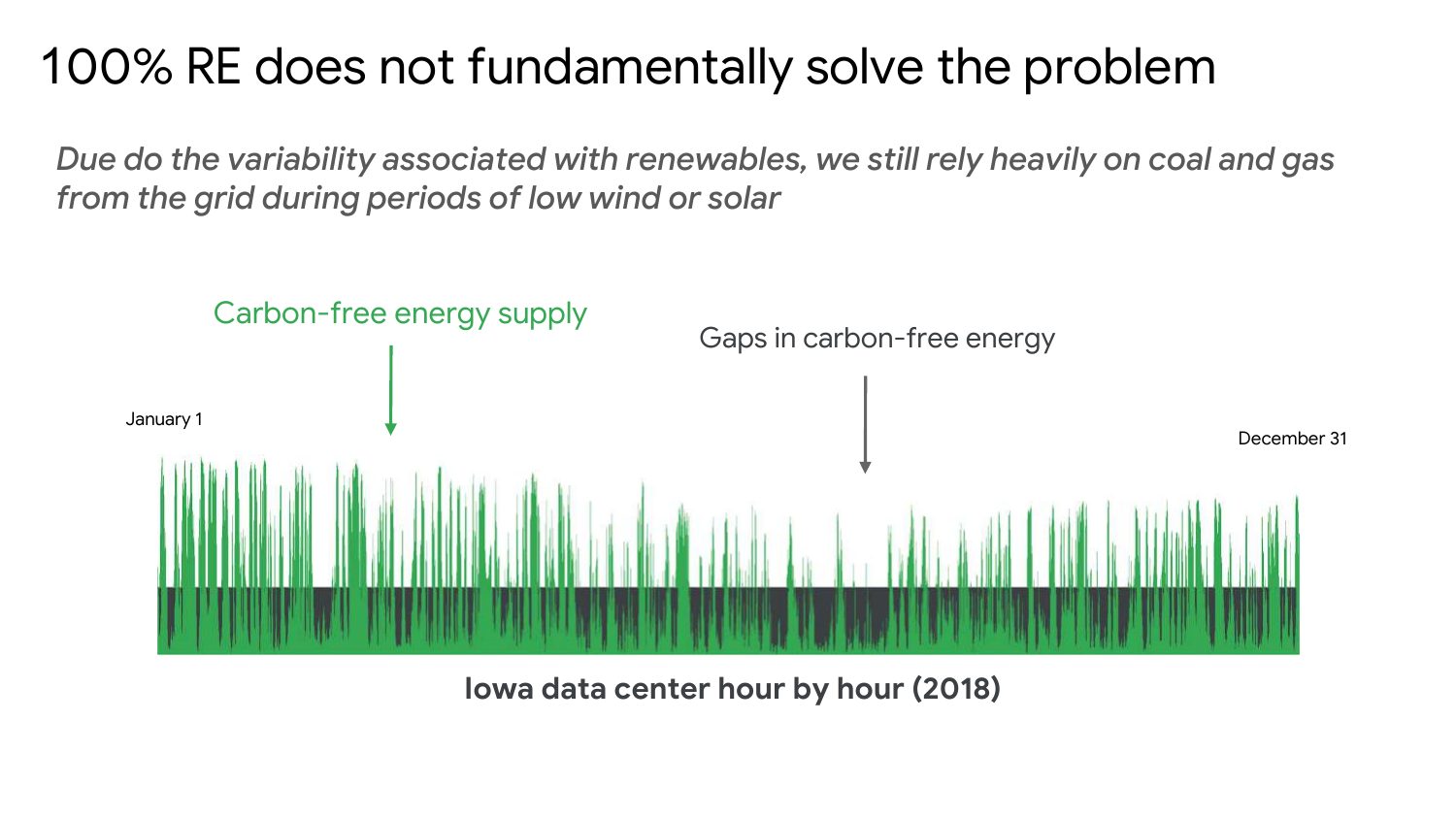## Scenario: every hour of electricity use at Chile data center

Without solar and wind PPAs, just over half our energy use in Chile would be matched with carbon-free sources on an hourly basis



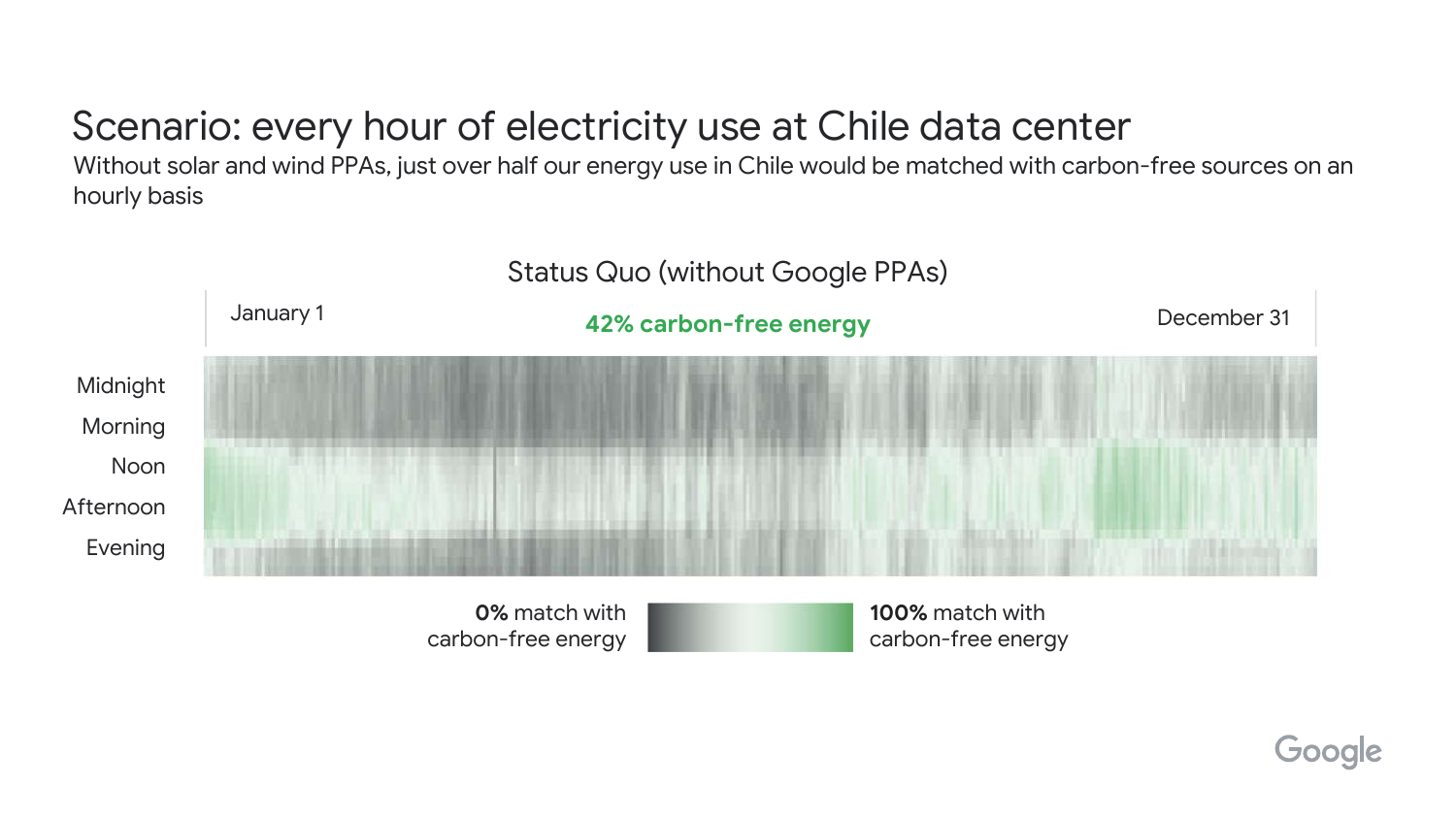### Actual: every hour of electricity use at Chile data center

Google's first solar PPA in Chile significantly increased our data center's carbon-free matching



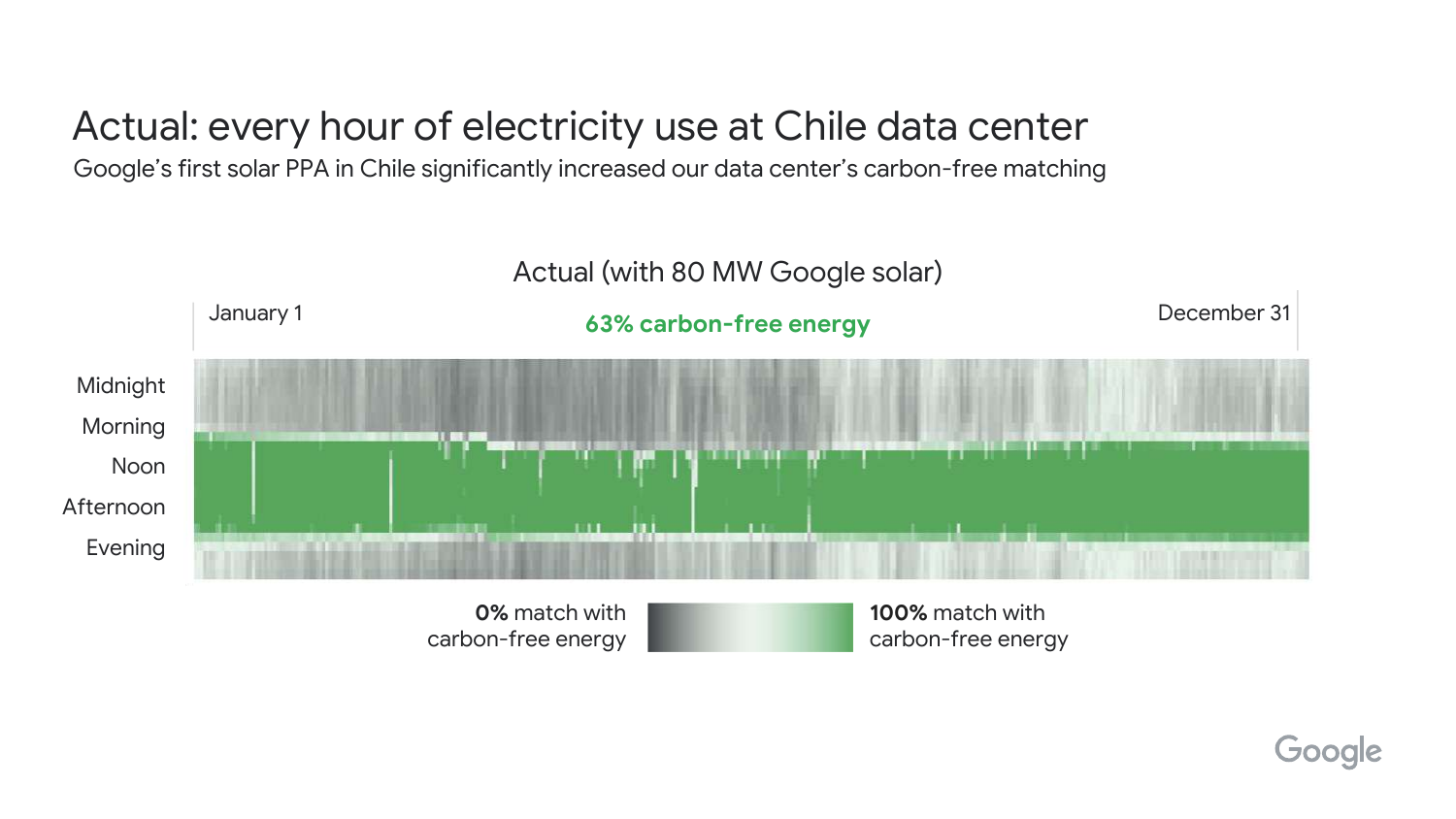## Projected: every hour of electricity use at Chile data center

A new solar + wind PPA will fill in the gaps, enabling us to match almost 100% of our electricity use with carbon-free resources on an hourly basis



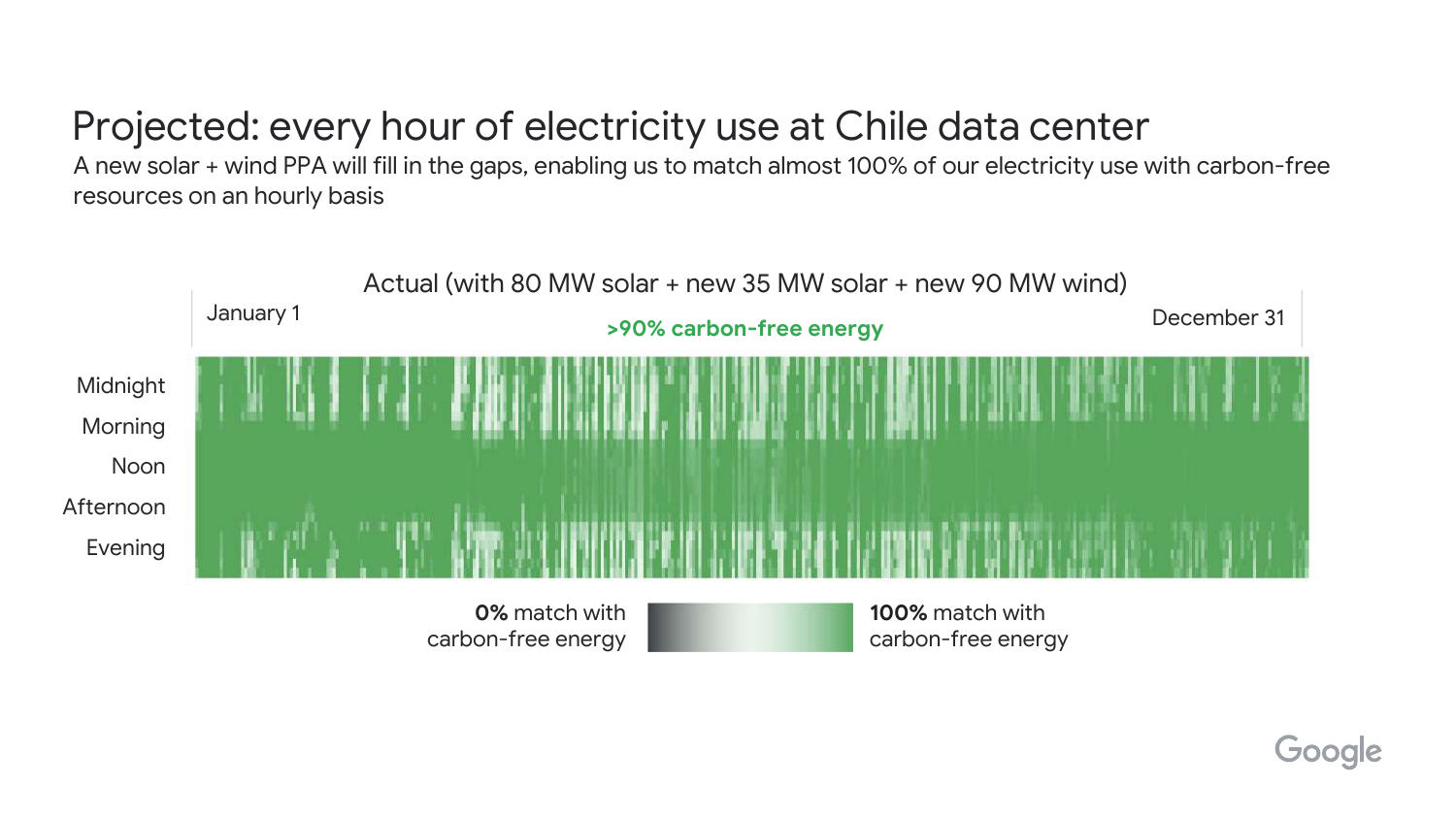#### We aspire to source **100%** carbon-free energy at all times



carbon-free energy

carbon-free energy

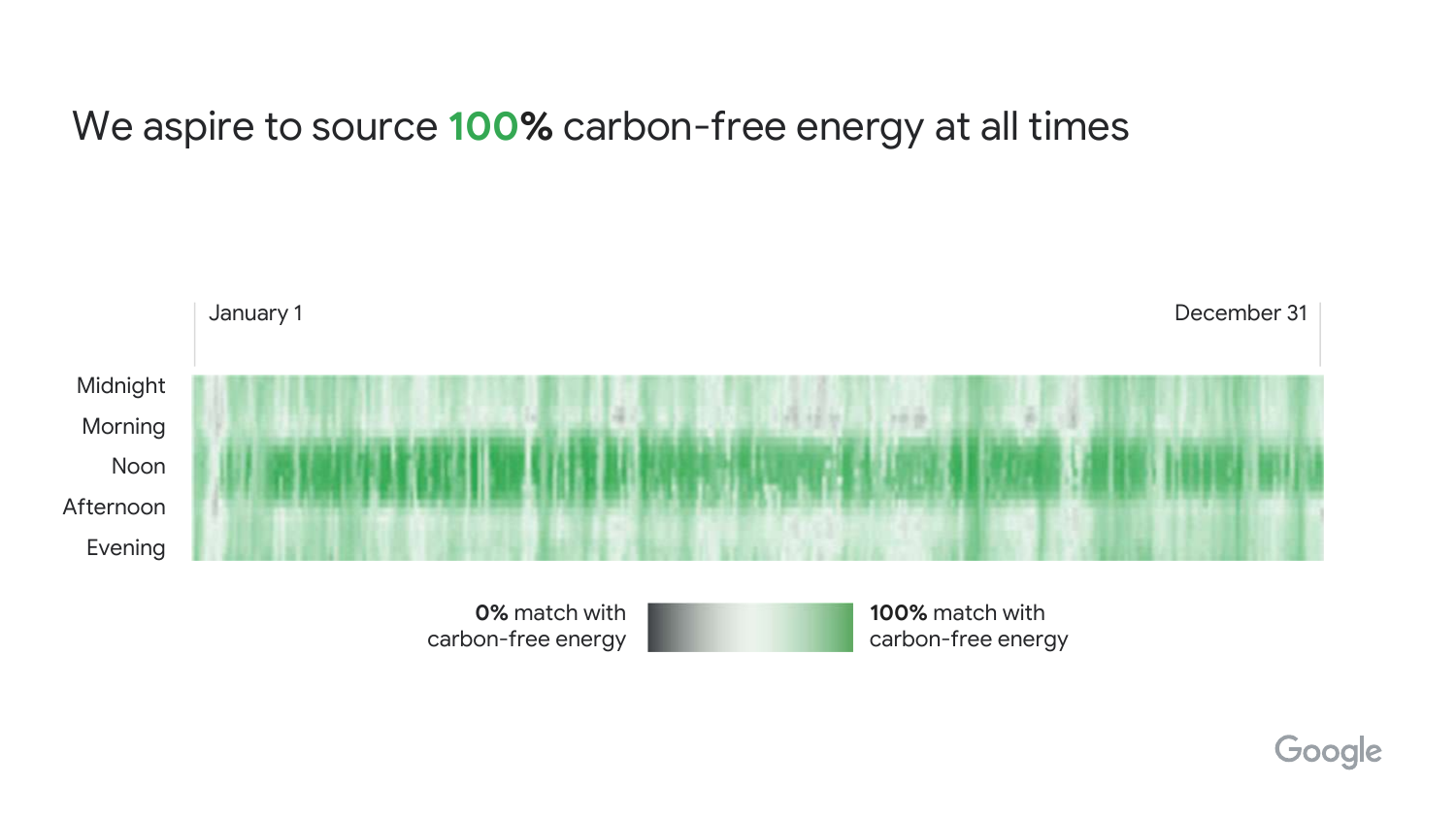

#### **Technology**

Accelerate technology innovation.



#### **Transactions**

Buy more and different types of clean energy deployed locally.



#### **Policy**

Advocating for policy changes to decarbonize electricity grids.